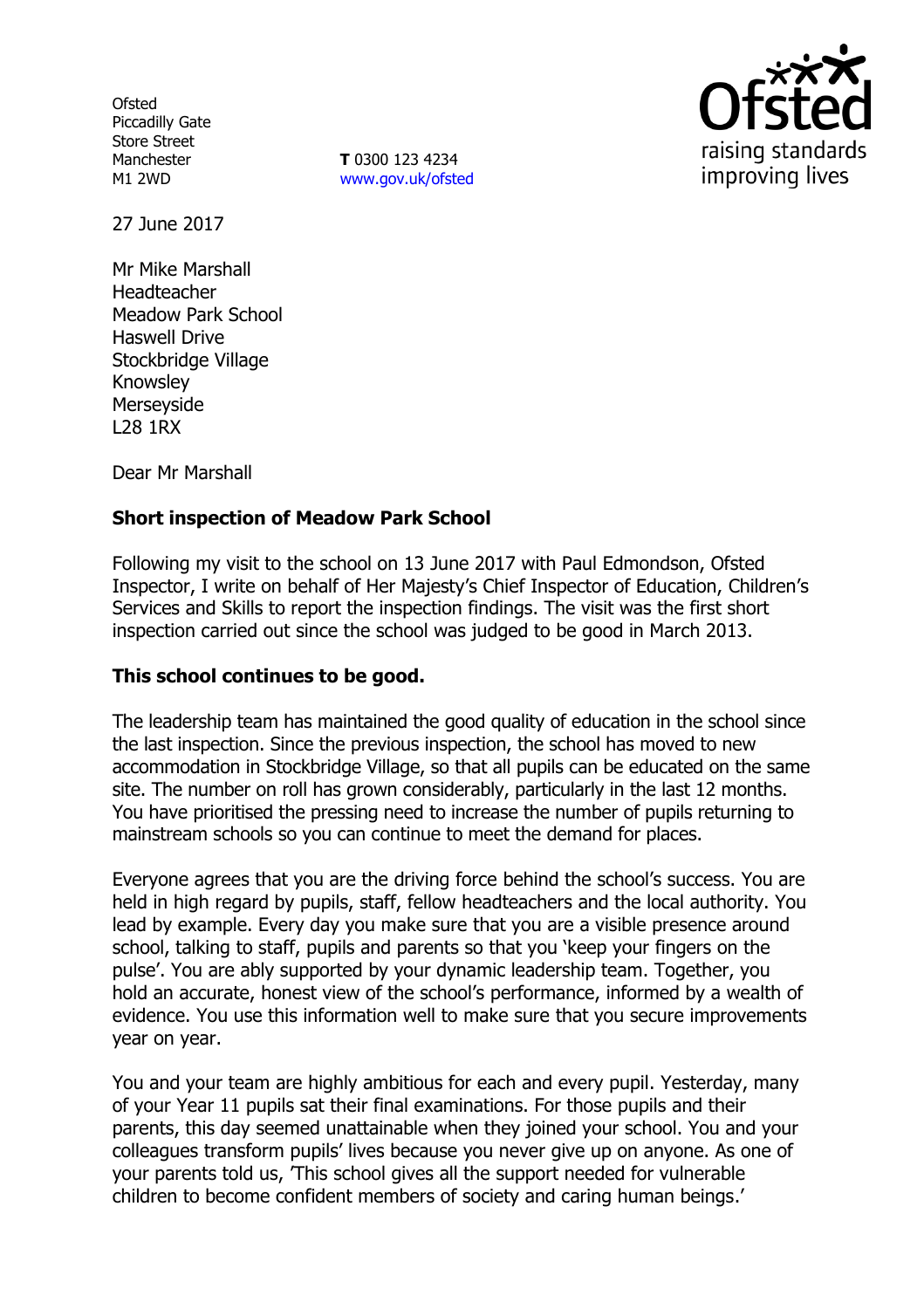

Since the previous inspection, you and your leadership team have improved the quality of teaching across the school. As a result, pupils are making strong progress across the curriculum, from their different starting points. Teaching staff keep a close eye on pupils' progress. You set ambitious targets, making sure that any pupil at risk of falling behind is given the support they need to catch up quickly. A new science teacher, appointed in September 2015, has brought a breath of fresh air to the department. Her infectious enthusiasm has ignited pupils' passion for the subject. Pupils enjoy the frequent opportunities to take part in practical activities. Consequently, pupils' achievement in science has improved considerably and is now in line with other subjects.

The inspectors also asked you to continue to make improvements to pupils' attendance and behaviour. You have worked hard to develop an effective approach to behaviour management. The consistent approach, followed by all adults in school, helps maintain a calm, orderly, learning environment. Any emerging issues are quickly addressed so that lessons can proceed without interruption. Serious incidents are rare. Pupils are highly motivated by the well-considered reward system.

By your own admission, attendance is the school's 'Achilles' heel'. Your dedicated attendance officer and mentor team are relentless in their determination that every pupil will be in school, on time, every day. They work hard with pupils and their families to overcome any barriers to attendance. The vast majority of your pupils join you with a history of poor school attendance. Most make rapid and marked improvements to their attendance. However, there is a small minority of pupils who are hard to engage. Nevertheless, you do not give up with them.

You are an outward-facing school. Both your mentors and therapists offer a wealth of opportunities for pupils and their parents to participate in shared activities. You make sure that families are welcomed into school for formal and informal events. As a school, you willingly offer advice and support to colleagues in schools locally and nationally. You work well with colleagues in the local authority to meet the needs of vulnerable pupils across Knowsley.

There have been a number of changes to the school's management committee since the previous inspection. It has proved difficult to recruit new members. Following a recent audit of skills, members are aware that there are gaps in the committee's experience and expertise. Committee members are keen to make a positive difference to the school. However, they recognise the need for further training and support. Members are determined to provide confident and effective challenge and support to you and your colleagues.

## **Safeguarding is effective.**

The leadership team has ensured that all safeguarding arrangements are fit for purpose. You carry out thorough checks to make sure that staff are suitable to work with children. All staff keep up to date with their training and are aware of the potential risks to your pupils. Your team make sure that they keep meticulous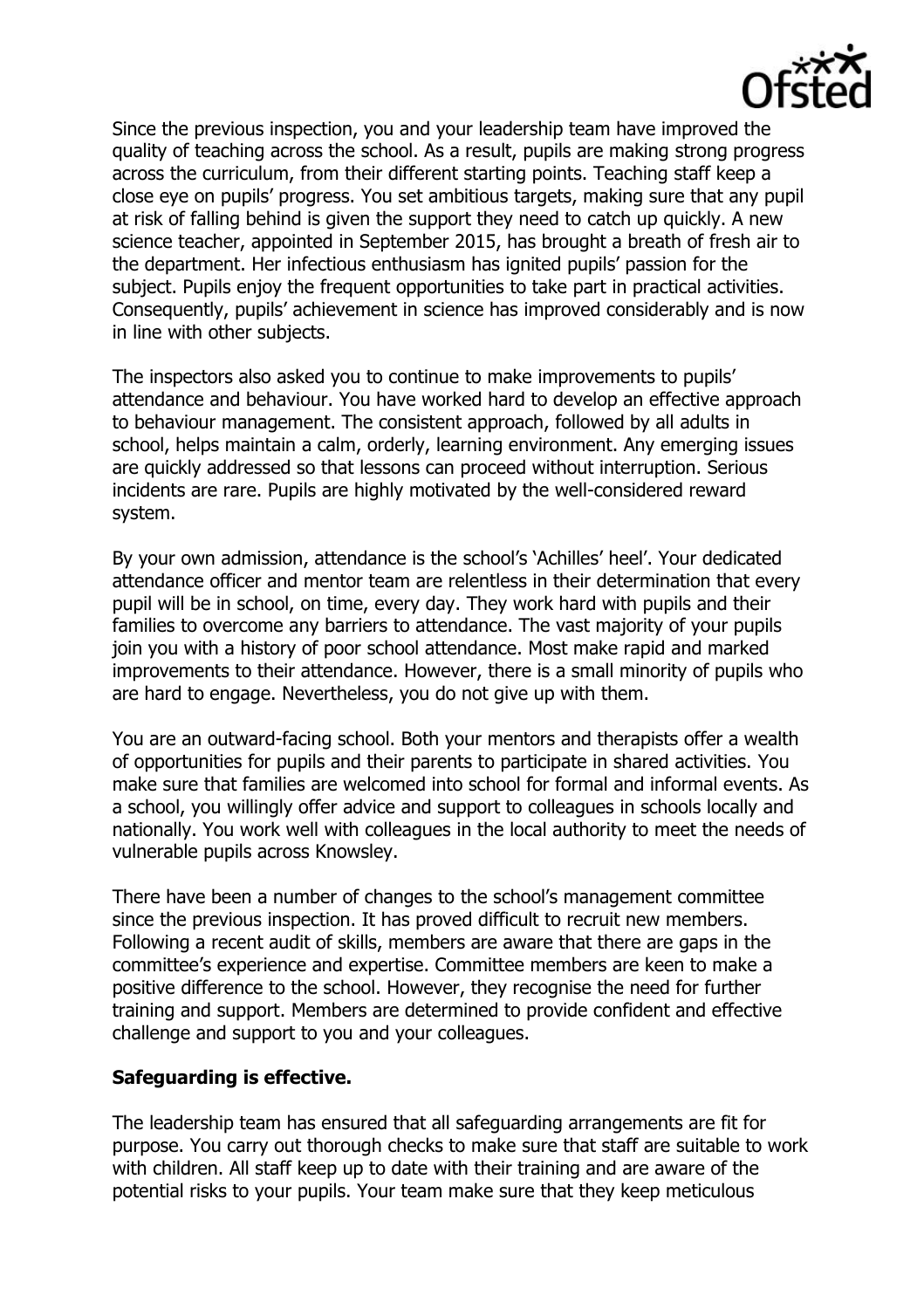

records, so that nothing is missed. You and your colleagues make sure that you seek advice and guidance from specialist colleagues whenever you have any queries or concerns. You make sure that pupils are taught how to keep themselves safe. Pupils report that they feel safe and well cared for. They are confident that any rare incidents of bullying will be nipped in the bud by staff. Any concerns raised by staff, parents or pupils are followed up assiduously by senior leaders.

## **Inspection findings**

- Relationships are key to your school's success. From the first time that families step through your door, you and your colleagues start to form strong and lasting relationships. Many of your pupils come to visit you long after they have moved on. Teachers' willingness to take time to talk through problems and find solutions helps new pupils conform to your high expectations quickly. Everyone takes good care of each other. Friendship ambassadors look after their classmates, senior leaders keep an eye on teachers and support staff. This is a warm, welcoming school where everyone is valued.
- Teachers enthuse your pupils about learning. Teachers plan lessons carefully, taking account of what pupils already know and can do. Teachers choose interesting and exciting activities which interest and engage pupils. They set high standards for pupils and make sure that lessons are suitably challenging. Consequently, pupils are willing to have a go even when tasks are tricky. They work cooperatively with their classmates and take pride in their work.
- You offer a wealth of extra-curricular and enrichment opportunities. Pupils look forward to the residential trips, such as to Askrigg and France. During the inspection, pupils enjoyed the first meeting of the pet club. This group enjoyed learning to care for the school's rabbits and dog. You make sure that you take every opportunity offered to broaden pupils' life experiences. On the way back from a residential trip, you took the pupils to visit a mosque and then to a local restaurant to experience life in a predominantly Pakistani heritage community.
- You have developed a well-considered curriculum that gives your teachers plenty of opportunities to tailor learning to pupils' interests and enthusiasms. You make sure that pupils work towards a range of high-value qualifications. These will stand them in good stead for their return to mainstream school or to move on to education, employment or training. Your team have been tenacious in securing destinations for every one of your Year 11 pupils. Moreover, you make sure you go the extra mile after these pupils leave you. Your mentors support pupils as they move onto their next steps, to make sure that they are settled and secure in their new lives, before saying goodbye.
- You have a loyal and committed team who strive to achieve the best for every pupil and their family. You make sure that they receive the support and training to be the best they can be. The staff who have been promoted both internally and externally are testament to the success of your professional development programme. Staff appreciate the personal and professional support you and the senior leadership team offer them. Consequently, many staff stay at Meadow Park for a long time, reluctant to leave this happy, successful school.